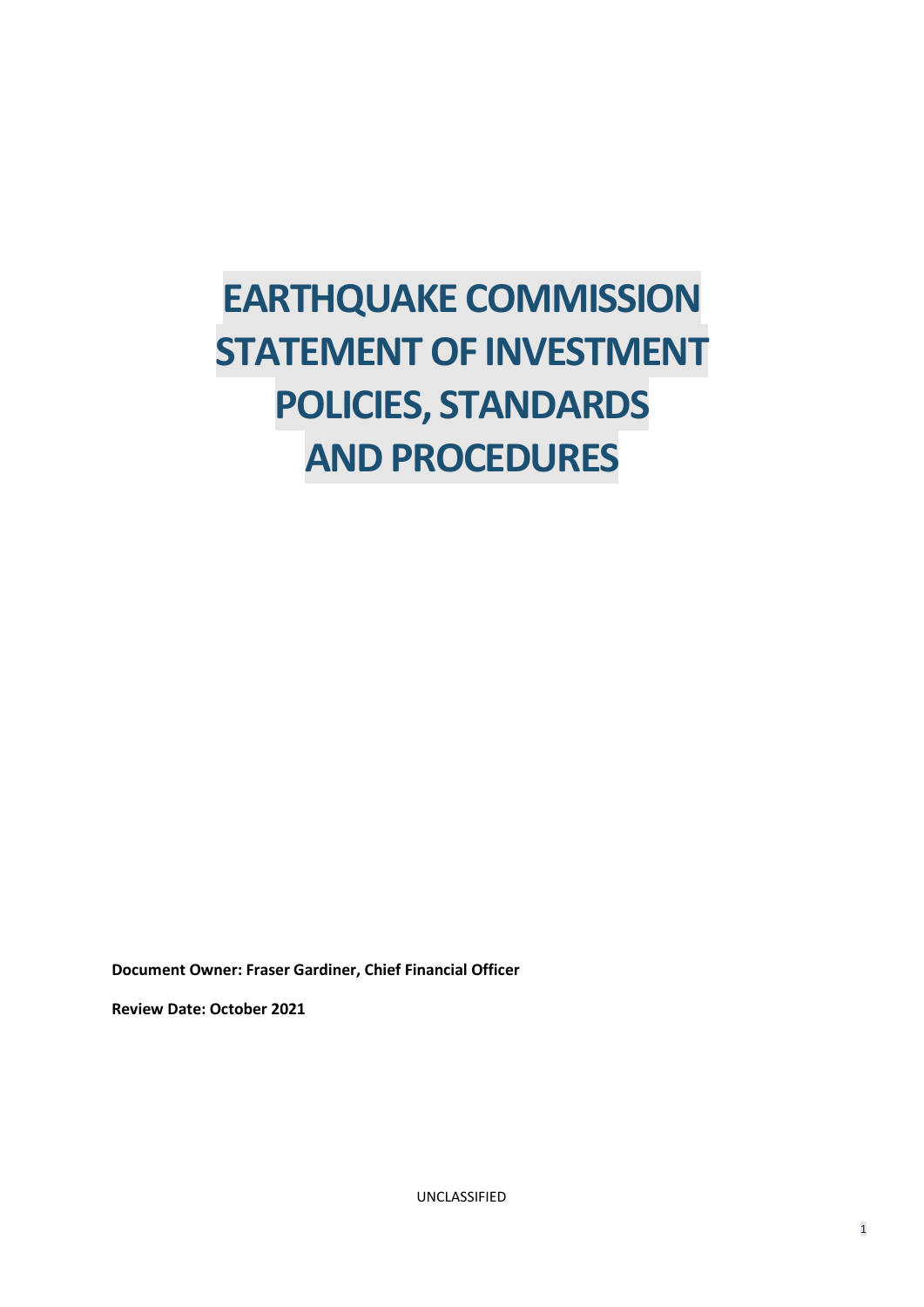# **Table of Contents**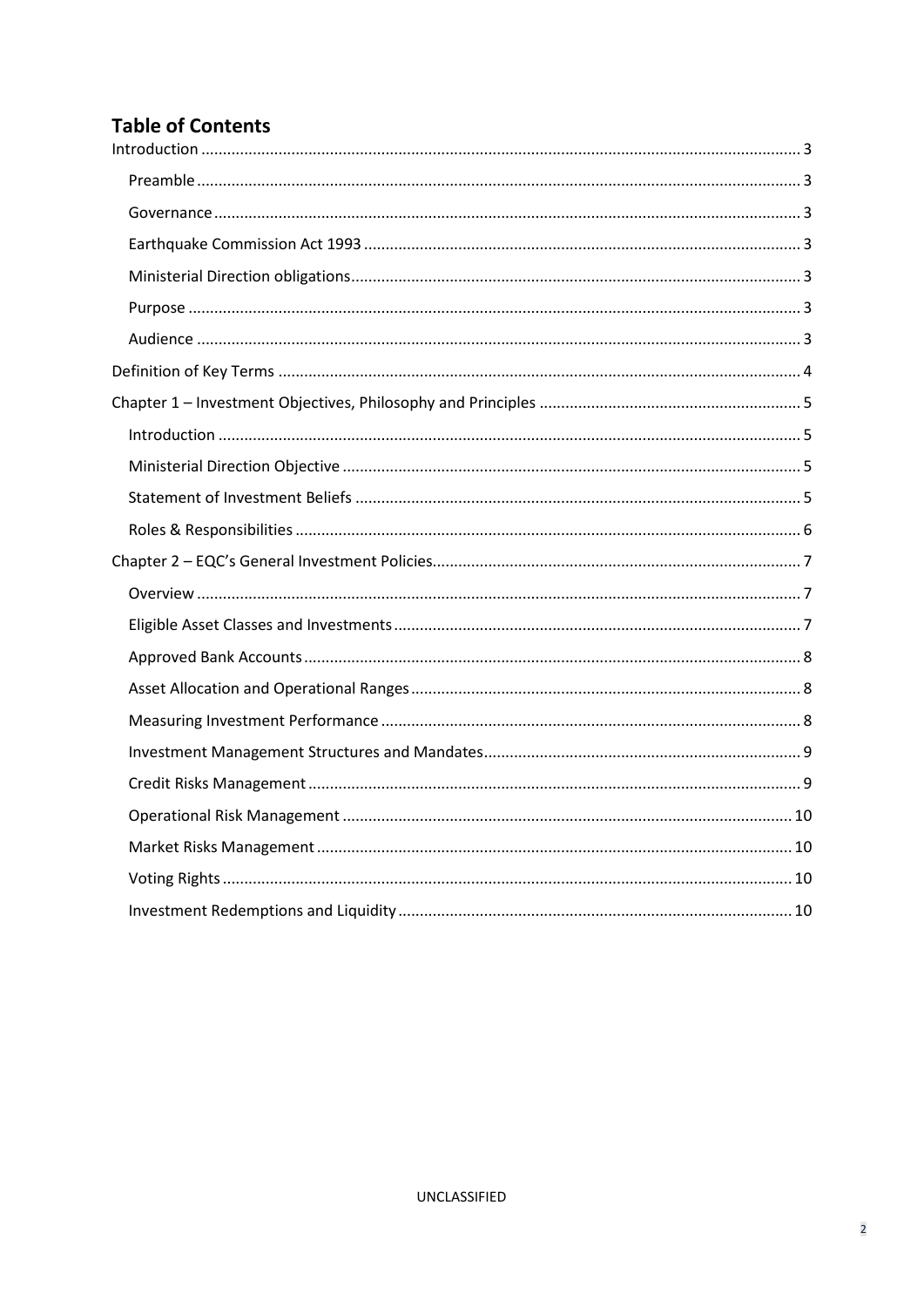# **Introduction**

#### *Overview*

Preamble At the heart of the EQC scheme is an expectation that EQC will meet the financial costs arising from the statutory obligations set out in the Earthquake Commission Act, 1993 (the Act).

> EQC's comprehensive risk finance strategy, which was endorsed by the Board in May 2020, sets out the key pillars of the strategy focused on ensuring premium adequacy, efficient and effective financial risk transfer, the efficient operation of the Crown guarantee and stewardship of the Natural Disaster Fund.

> The Board's Statement of Performance Expectations for 2021/22 has a goal of recapitalising the NDF over the medium term. On the back of lower claims costs from the Canterbury Earthquake Sequence and the Kaikoura earthquake, lower capital expenditure and improved operating efficiencies, EQC is now forecasting a substantial strengthening of its balance sheet over the medium term, in the absence of a further major event.

> This Statement of Investment Policies, Standards and Procedures (SIPSP) is prepared taking account of this background and should be reviewed again by June 2022 to consider its ongoing applicability in the circumstances at that time.

Governance The Earthquake Commission (EQC) is a Crown Entity which continued in existence under the Earthquake Commission Act 1993 (the Act). Under the Act, EQC must administer the Natural Disaster Fund (the Fund).

The investment of the Fund is governed by the:

- Earthquake Commission Act 1993,
- Crown Entities Act 2004, and
- Relevant Ministerial Directions.

**Earthquake** Commission Act 1993

This Statement acknowledges and incorporates the specific financial goals and obligations of EQC as specified by the Earthquake Commission Act 1993 (the Act). In particular, sections  $5(1)(a)$  and (c) of the Act address the two key financial goals for EQC:

*To administer the insurance against natural disaster damage provided under this Act.*

*To administer the Fund and, as far as is reasonably practicable, to protect its value, including by the investment of money held in the Fund.*

The Minister has the power under Section 103 of the Crown Entities Act 2004 (and in accordance with Section 12 of the Act), to give directions for the investment of the Fund taking account of the Crown's current and possible future financial position.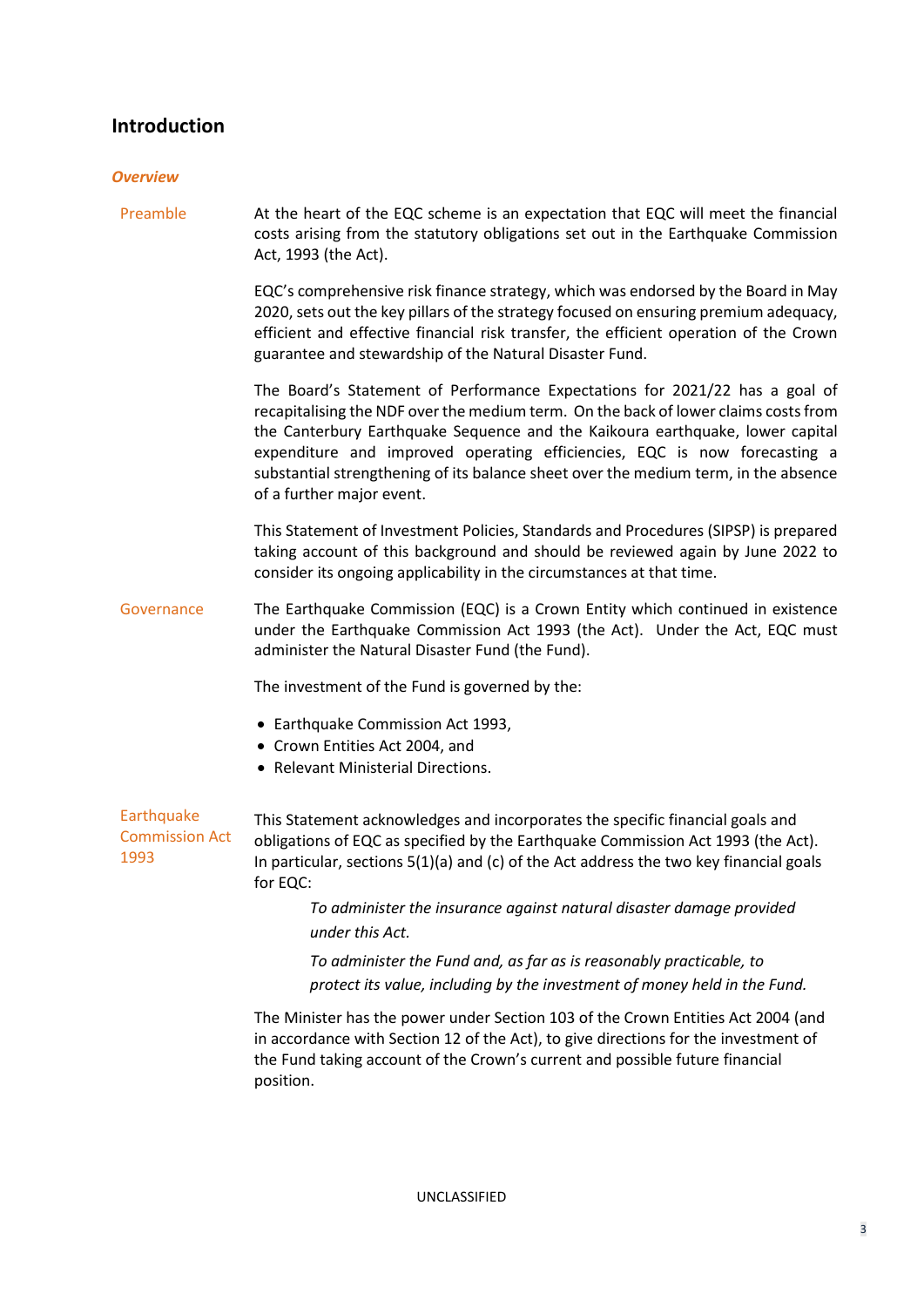| Ministerial<br><b>Direction</b><br>obligations | EQC must invest the Fund on a prudent, commercial basis, and in doing so, must<br>manage and administer the Fund in a manner consistent with:<br>• best practice portfolio management<br>• maximising return without undue risk to the Fund as a whole, and<br>• avoiding prejudice to New Zealand's reputation as a responsible member of the<br>world community. |
|------------------------------------------------|--------------------------------------------------------------------------------------------------------------------------------------------------------------------------------------------------------------------------------------------------------------------------------------------------------------------------------------------------------------------|
| Purpose                                        | The purpose of this SIPSP is to state clearly the obligations and how EQC will meet<br>the requirements of the Governance bodies listed above (see Governance), to<br>ensure that EQC invests the Fund in a manner consistent with the existing<br>Ministerial Direction and maintains its liquidity to meet claims as they fall due.                              |
| Audience                                       | The intended audience for this SIPSP includes:<br>• EQC Board<br>• EQC Chief Executive and staff<br>• The Auditor-General, who has appointed EY to carry out the audit of EQC, and                                                                                                                                                                                 |

• The Treasury.

# *Definitions of Key Terms*

Terms The following key terms are used in this document.

| Term                     | <b>Definition</b>                                                                                                                                                                                                                                                                                                                 |
|--------------------------|-----------------------------------------------------------------------------------------------------------------------------------------------------------------------------------------------------------------------------------------------------------------------------------------------------------------------------------|
| <b>Approved Banks</b>    | Banks which:                                                                                                                                                                                                                                                                                                                      |
|                          | Are registered under the Reserve Bank of New Zealand<br>I.<br>Act 1989;                                                                                                                                                                                                                                                           |
|                          | Have a short term credit rating of A-1, Prime-1 or<br>Ш.<br>higher; and                                                                                                                                                                                                                                                           |
|                          | If rated by both the Moody's and Standard & Poor's credit<br>rating agencies, ratings from both which equal or exceed the<br>foregoing ratings.                                                                                                                                                                                   |
| EQC                      | Earthquake Commission as defined by the Earthquake<br>Commission Act 1993.                                                                                                                                                                                                                                                        |
| Minister                 | Minister Responsible for the Earthquake Commission or the<br>Minister of Finance as the context requires.                                                                                                                                                                                                                         |
| Ministerial<br>Direction | Direction given by the Minister in accordance with the Act<br>and/or the Crown Entities Act 2004. This includes the<br>direction given by the Minister Responsible for the<br>Earthquake Commission on 27 July 2015 and the sections v-<br>viii of the <i>direction</i> issued by the Minister of Finance on 15<br>November 2001. |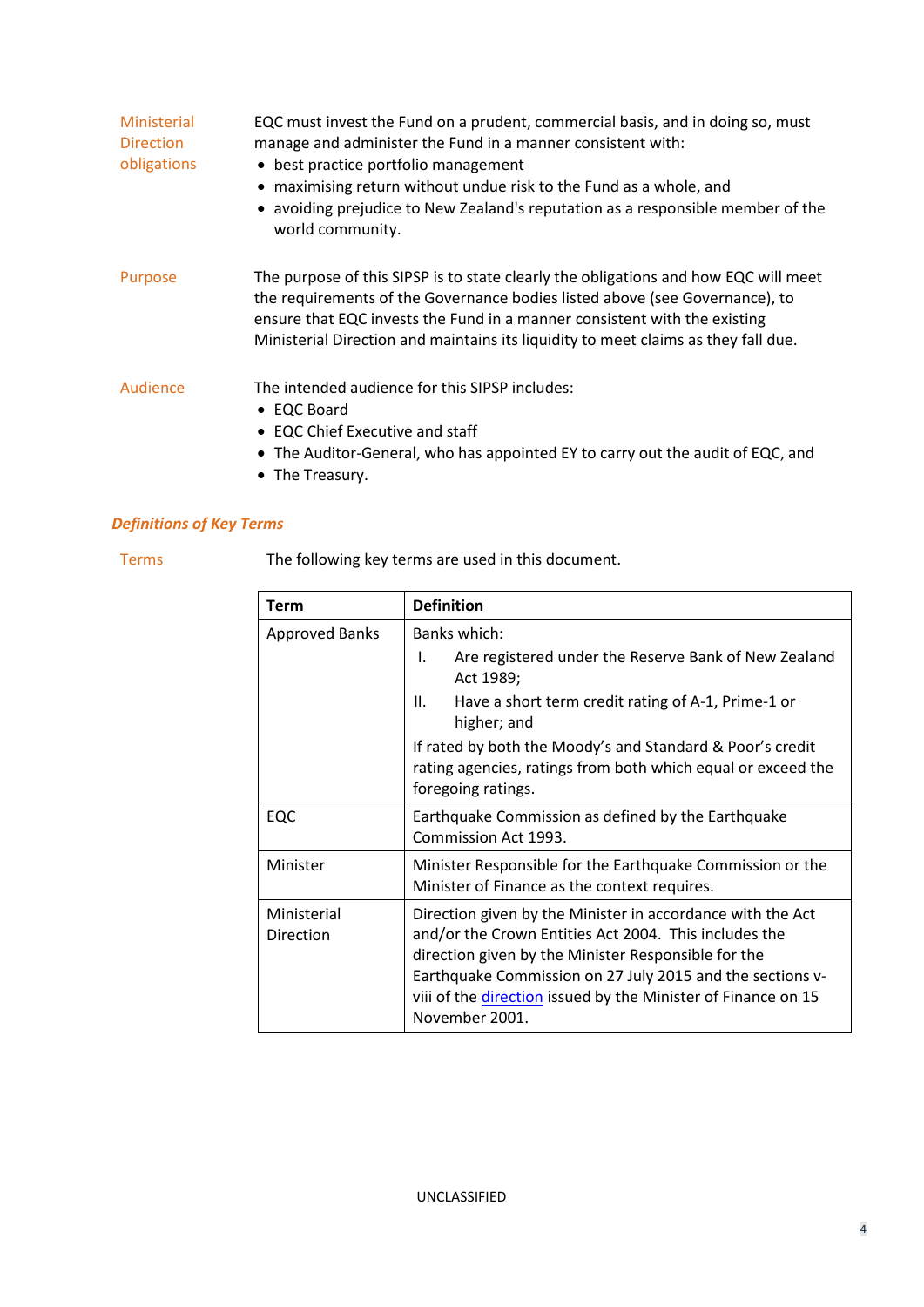| New Zealand Cash                       | Investments in short term investments (less than one year)<br>including:                                                                                      |
|----------------------------------------|---------------------------------------------------------------------------------------------------------------------------------------------------------------|
|                                        | • Treasury Bills, and                                                                                                                                         |
|                                        | • Bank 'Bills' (Revolving Certificate of Deposits, Bank Bills,<br>Term Deposits), and                                                                         |
|                                        | • Cash on-call.                                                                                                                                               |
|                                        | New Zealand Cash as defined in this document excludes funds<br>held in the current account for working capital requirements.                                  |
| New Zealand<br><b>Fixed Interest</b>   | Investments in New Zealand Government Securities as issued<br>by the New Zealand Government tradeable only through the<br>New Zealand Debt Management Office. |
| New Zealand<br>Government              | New Zealand Government Securities comprising Treasury bills<br>and/or                                                                                         |
| <b>Securities</b>                      | Government Stock and/or Inflation-Indexed Bonds tradeable<br>only through the New Zealand Debt Management Office.                                             |
| New Zealand<br><b>Government Stock</b> | Investments in New Zealand Government-issued Stocks and<br>Bonds but excluding New Zealand Government-issued<br><b>Inflation Indexed Bonds.</b>               |
| Derivative                             | A financial instrument whose value is derived from the value<br>of an underlying security. Examples of derivatives include:                                   |
|                                        | Options<br>$\bullet$                                                                                                                                          |
|                                        | <b>Future Contacts</b>                                                                                                                                        |
|                                        | SWAPs                                                                                                                                                         |
| Relevant EQC<br>manager                | The EQC staff member who has responsibility as part of their<br>role for the fund operations.                                                                 |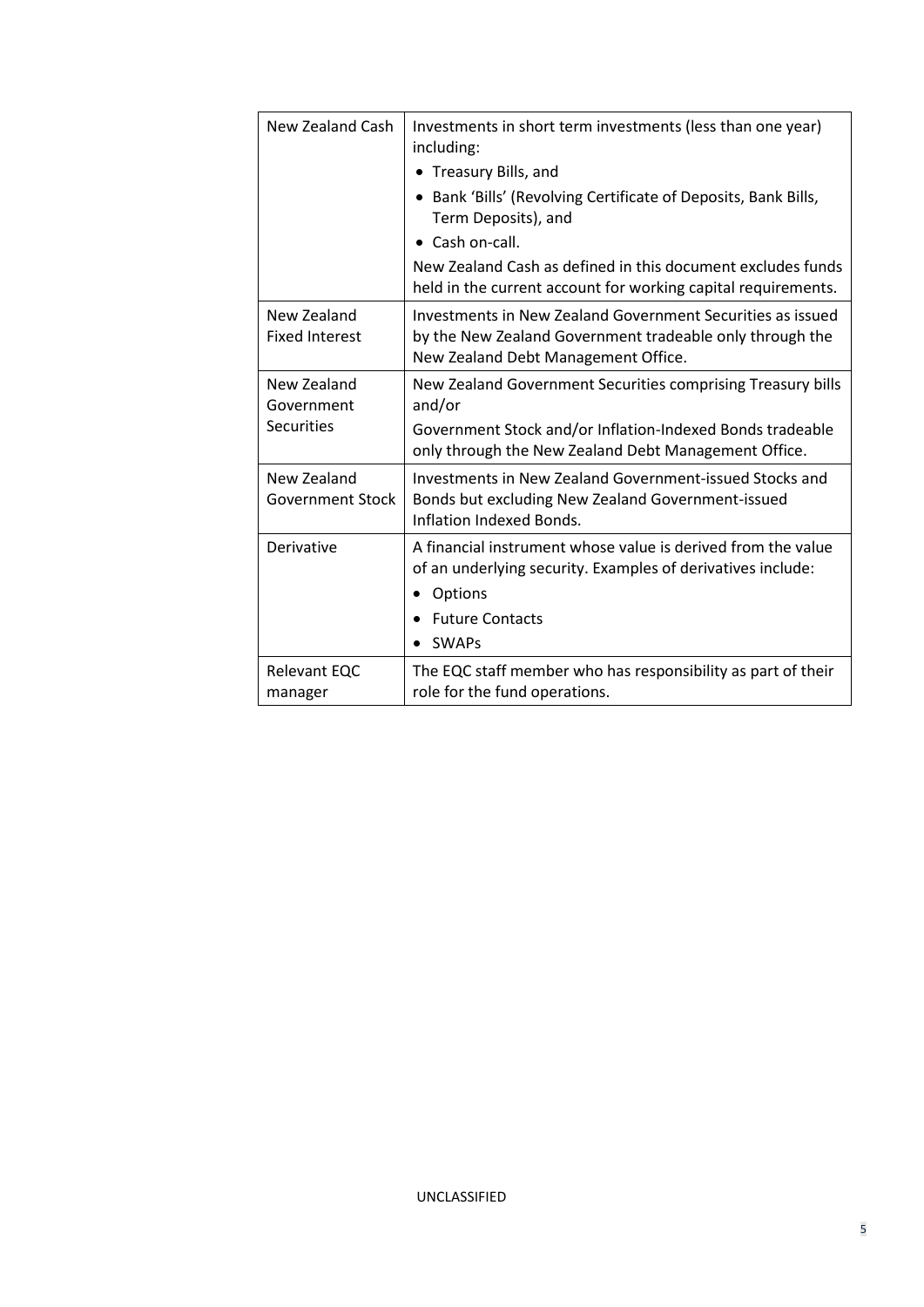# **Chapter 1 – Investment Principles**

#### *Overview*

| Introduction                                        | Investment policies listed in this section are subject to Ministerial Direction.                                                                                            |
|-----------------------------------------------------|-----------------------------------------------------------------------------------------------------------------------------------------------------------------------------|
|                                                     | EQC has developed the Statement of Investment Principles (described in this<br>chapter) to ensure investment values that relate to these policies are:<br>communicated<br>٠ |
|                                                     | aligned, and                                                                                                                                                                |
|                                                     | understood across EQC.<br>$\bullet$                                                                                                                                         |
| Ministerial<br><b>Direction</b><br><b>Objective</b> | EQC's investment objective is given in paragraph 8 of the Ministerial Direction<br>dated 27 July 2015:                                                                      |
|                                                     | The Commission shall invest the Fund with the objective of achieving an average<br>rate of return of at least the rate of change in the ANZ 90-day Bank Bill Index (or any  |

*successor to that index) for each financial year less 25 basis points per annum*

### *Statement of Investment Principles*

| Policies and<br><b>Standards</b><br>Strategic asset<br>allocation | EQC believes it is essential to have a clear set of investment principles with regard<br>to investment risk and return in order to provide a basis for its investment actions.<br>The strategic asset allocation is the key investment decision. It lies at the core of<br>the Fund's risk and return objectives. It therefore provides the greatest impact to<br>the Fund's future returns, as the majority of returns from a given asset class are<br>typically driven by the underlying market exposure (beta). |  |
|-------------------------------------------------------------------|--------------------------------------------------------------------------------------------------------------------------------------------------------------------------------------------------------------------------------------------------------------------------------------------------------------------------------------------------------------------------------------------------------------------------------------------------------------------------------------------------------------------|--|
|                                                                   | Under the current Ministerial Direction EQC has limited scope to alter its strategic<br>asset allocation as Ministerial approval is required to amend policy to any<br>substantive extent. The Commission must also consult with the Minister if it intends<br>to modify the Statement of Investment Policies, Standards, and Procedures to any<br>substantive degree.                                                                                                                                             |  |
| <b>Risk Appetite</b>                                              | Consistent with the current Ministerial Direction, EQC has adopted a low risk<br>investment appetite, as it aims to ensure sufficient liquidity exists in the fund to<br>meet all payments in the upcoming twelve-month period.                                                                                                                                                                                                                                                                                    |  |
| <b>Diversification</b>                                            | Diversification within the investment portfolio will reduce concentration risk.                                                                                                                                                                                                                                                                                                                                                                                                                                    |  |
| Higher returns =<br>higher risk                                   | Higher levels of return are typically associated with higher levels of risk.                                                                                                                                                                                                                                                                                                                                                                                                                                       |  |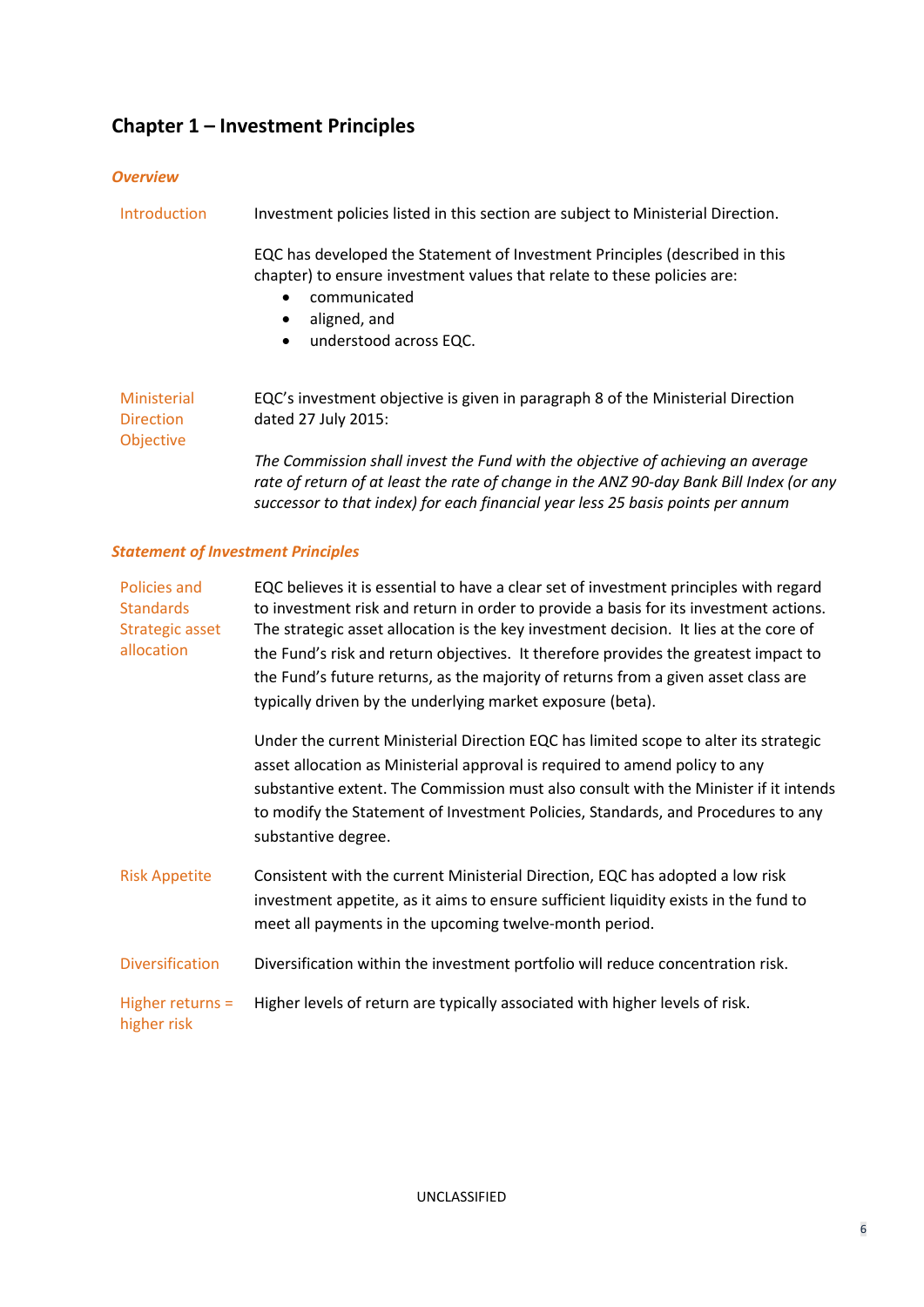Net of costs Investment returns should be considered net of costs. Costs can erode real returns and remove the apparent risk premium in an investment.

Costs can be direct or indirect and may include:

- transaction costs
- fees
- commissions
- market impact costs, and
- taxation (where it is deducted at source and is non-recoverable).

Internal governance An internal governance structure that promotes decisiveness, efficiency and accountability will help in the achievement of the fund objective and purpose.

Environment, social and governance issues Long term financial performance can be affected by environmental, social and governance issues. EQC encourages investments that take account of these issues, in particular, by avoiding prejudice to New Zealand's reputation in the global community. Over time, EQC expects to engage directly with Treasury and other Crown Financial Institutions in the development of investment frameworks that support the reduction of carbon emissions.

#### *Roles & Responsibilities*

| <b>Board</b>                                                                         | The Board of Commissioners is responsible for:<br>reviewing and approving the SIPSP,<br>reviewing investment performance and directing that corrective action be<br>$\bullet$<br>taken, where appropriate, and<br>ratifying the appointment of new investment managers or custodians.                                                                                                                                                                                                                                                                                                                                                                                                                                                        |
|--------------------------------------------------------------------------------------|----------------------------------------------------------------------------------------------------------------------------------------------------------------------------------------------------------------------------------------------------------------------------------------------------------------------------------------------------------------------------------------------------------------------------------------------------------------------------------------------------------------------------------------------------------------------------------------------------------------------------------------------------------------------------------------------------------------------------------------------|
| Administrator<br>(Chief Financial<br>Officer)                                        | The Administrator is responsible for:<br>communicating and negotiating with external investment services<br>providers,<br>providing consolidated investment performance reporting,<br>٠<br>carrying out any investment-related transactions required, and<br>$\bullet$<br>other tasks related to the day-to-day management of the Fund, including<br>$\bullet$<br>rebalancing of the portfolio within guidelines and financial limits set out in<br>the Delegations Framework.                                                                                                                                                                                                                                                               |
| Investment<br>Approvers (as<br>stipulated in the<br><b>Delegations</b><br>Framework) | Investment Approvers are responsible for:<br>ensuring that transactions undertaken are in the best interest of the Fund,<br>that the transaction is appropriate and supported by the correct<br>$\bullet$<br>documentation, and<br>is within their financial approval level.<br>$\bullet$<br>all investment approvals involve segregation of duties, with two approved<br>$\bullet$<br>authorizers required to review and approve transactions before they are<br>processed by the Relevant EQC Manager.<br>roles authorized to approve transactions as per the Delegations Framework<br>$\bullet$<br>are: One authorization from either The Commissioner, CEO or CFO and one<br>other bank signatory as stipulated within the Bank Mandate. |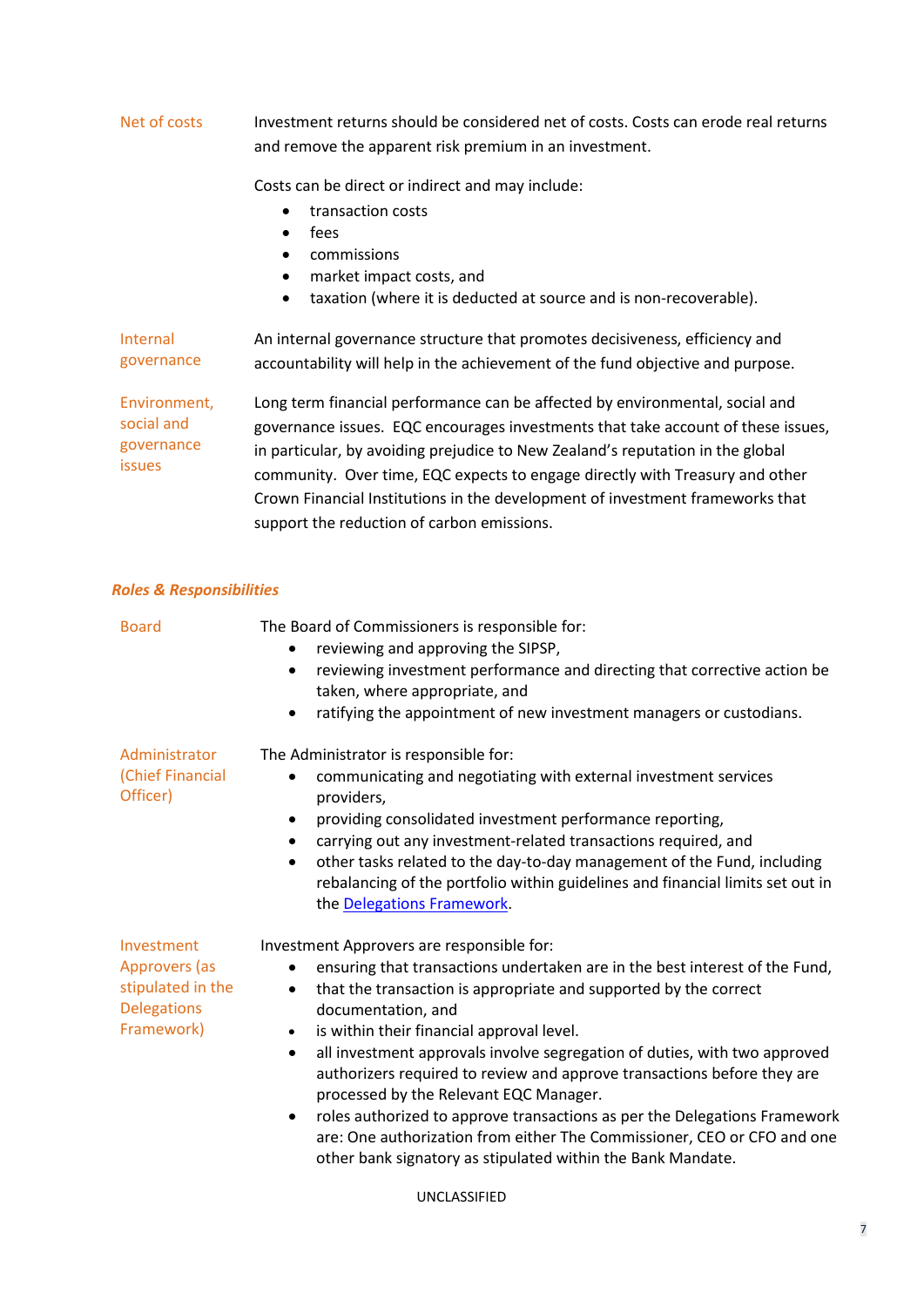• In line with Investment Approvers listed above those will execute the transactions by way of Call Deal or Term Deposit Slip, located in the Investment Section of SharePoint.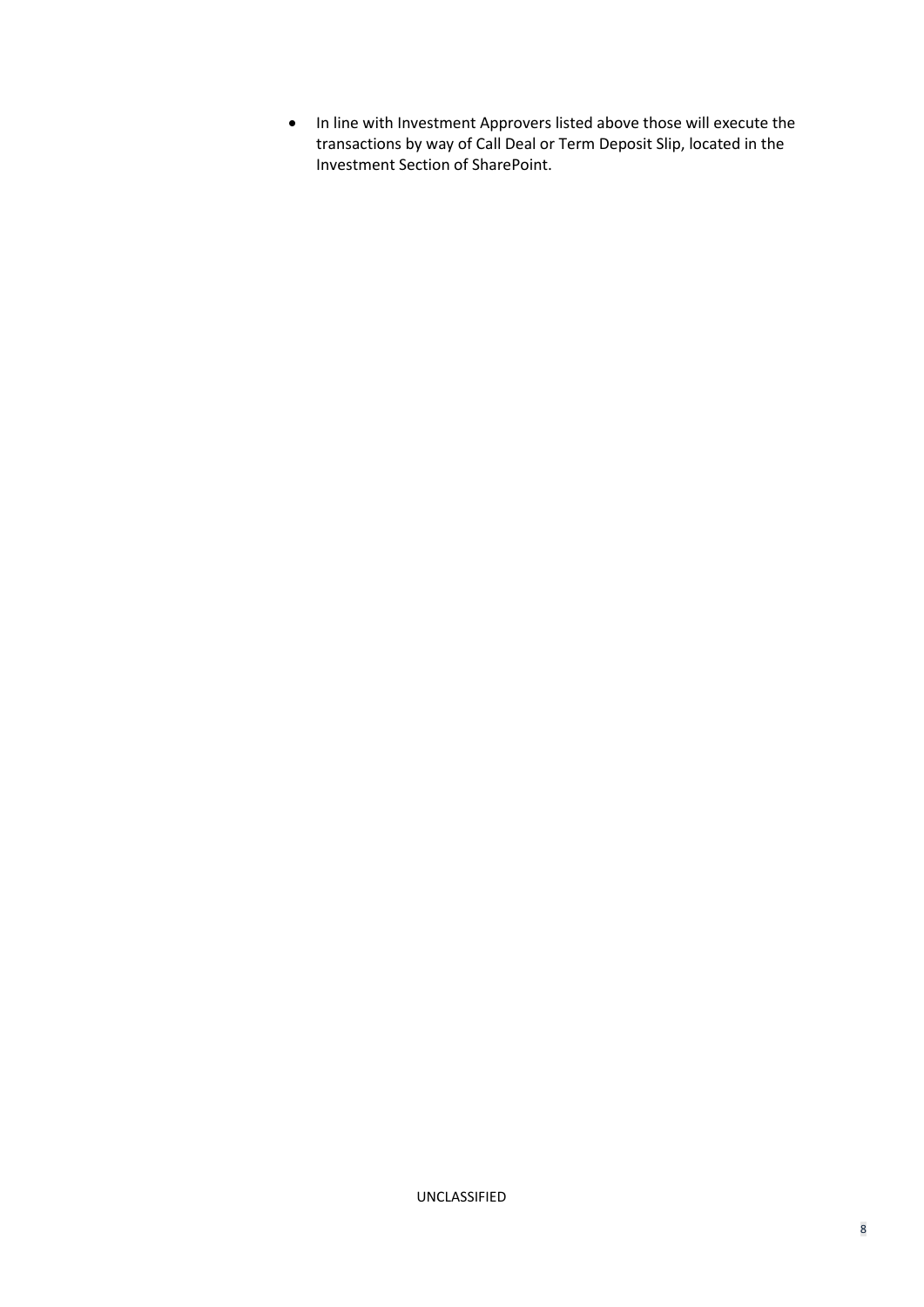# **Chapter 2 –General Investment Policies**

#### *Overview*

Introduction EQC will invest the Fund according to the investment policies outlined in the Ministerial Direction dated 27 July 2015. This excludes funds held in EQC's transactional account.

This section describes EQC's general investment policies.

#### *Eligible Asset Classes and Investments*

| Introduction                         | The Fund shall be invested in the following asset classes:<br>New Zealand Fixed Interest, and<br>New Zealand Cash.<br>$\bullet$                                                                                                                                                                          |
|--------------------------------------|----------------------------------------------------------------------------------------------------------------------------------------------------------------------------------------------------------------------------------------------------------------------------------------------------------|
|                                      | Eligible investments within these classes shall include only those listed in this topic.<br>Any changes require the Minister's approval.                                                                                                                                                                 |
| New Zealand<br><b>Fixed Interest</b> | New Zealand fixed interest investments shall consist of Treasury bills, Government<br>nominal bonds and Government inflation indexed bonds ("New Zealand<br>Government Securities") issued or guaranteed by the New Zealand Government<br>tradeable only through the New Zealand Debt Management Office. |
|                                      | Investment in Inflation Indexed Bonds will require approval from the Board on a<br>case by case basis. In any case the maximum invested in Inflation Indexed Bonds<br>shall be 15% of the Fund.                                                                                                          |
| New Zealand<br>Cash                  | New Zealand cash investments shall consist of securities that have a maturity or<br>redemption date of twelve months or less.                                                                                                                                                                            |
|                                      | These securities must be:<br>issued or guaranteed by the New Zealand Government tradeable only<br>through the New Zealand Debt Management Office, or<br>issued in New Zealand by Approved banks.                                                                                                         |

Deposits, including Term Deposits (TDs) and accounts at approved banks may be utilised.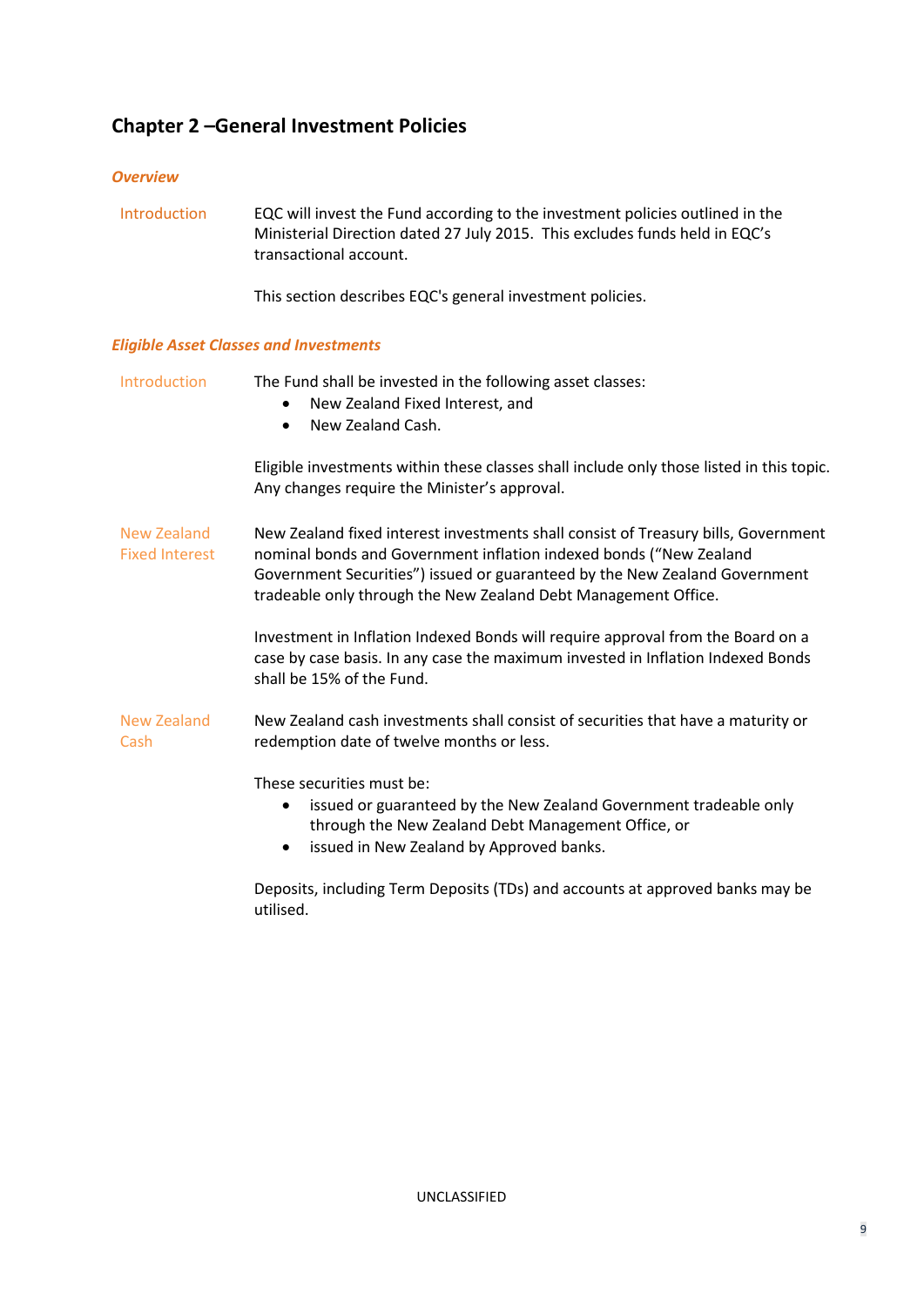#### *Approved Bank Accounts*

Introduction Section 158 of the Crown Entities Act 2004 permits all Crown Entities to operate certain types of bank accounts.

> This includes an account with a bank that is registered under the Reserve Bank of New Zealand Act 1989, and has a short-term credit rating of one of the following:

| If rated by                  | then a credit rating of           |
|------------------------------|-----------------------------------|
| Standard & Poor's (S&P) only | A-1 or higher.                    |
| Moody's only                 | Prime-1 or higher.                |
| both S&P and Moody's         | • A-1 or higher from S&P, and     |
|                              | • Prime-1 or higher from Moody's. |

Delegation to others EQC is authorised to delegate any of its investment functions or powers to one or more investment managers or custodians.

> Where EQC has appointed a custodian or custodians in relation to the Fund, and delegated to that custodian the power to operate bank accounts in relation to the Fund, the authorisations relating to operation of bank accounts referred to in the immediately preceding section will be applicable to the operation of bank accounts in relation to the Fund by that custodian.

**Act reference:** Delegation of functions or powers is given under Ministerial approval dated 18 July 2005, given under section 73(1)(d) of the Crown Entities Act 2004.

#### *Asset Allocation and Operational Ranges*

Asset allocation Maximum investment limits exist for each asset class to address liquidity and concentration risks.

| <b>Asset Class</b>         | <b>Maximum Hold</b>          |
|----------------------------|------------------------------|
| New Zealand Fixed Interest | \$1,000m or 75% of portfolio |
| New Zealand Cash           | $\frac{1}{2}$ \$1,000m       |

Other than these allocations EQC may balance the fund between asset classes as appropriate (e.g., as the fund diminishes it is likely that it may be held in the cash asset class).

**Concentration** risk For New Zealand Cash, no financial institution shall have an allocation of more than 25 percent of the total balance of this asset class.

> As noted in the definitions section of this document, funds held in the current account for working capital requirements are excluded from this calculation.

Working capital requirements EQC shall maintain a working capital position of at least \$50 million to meet its operational liquidity requirements.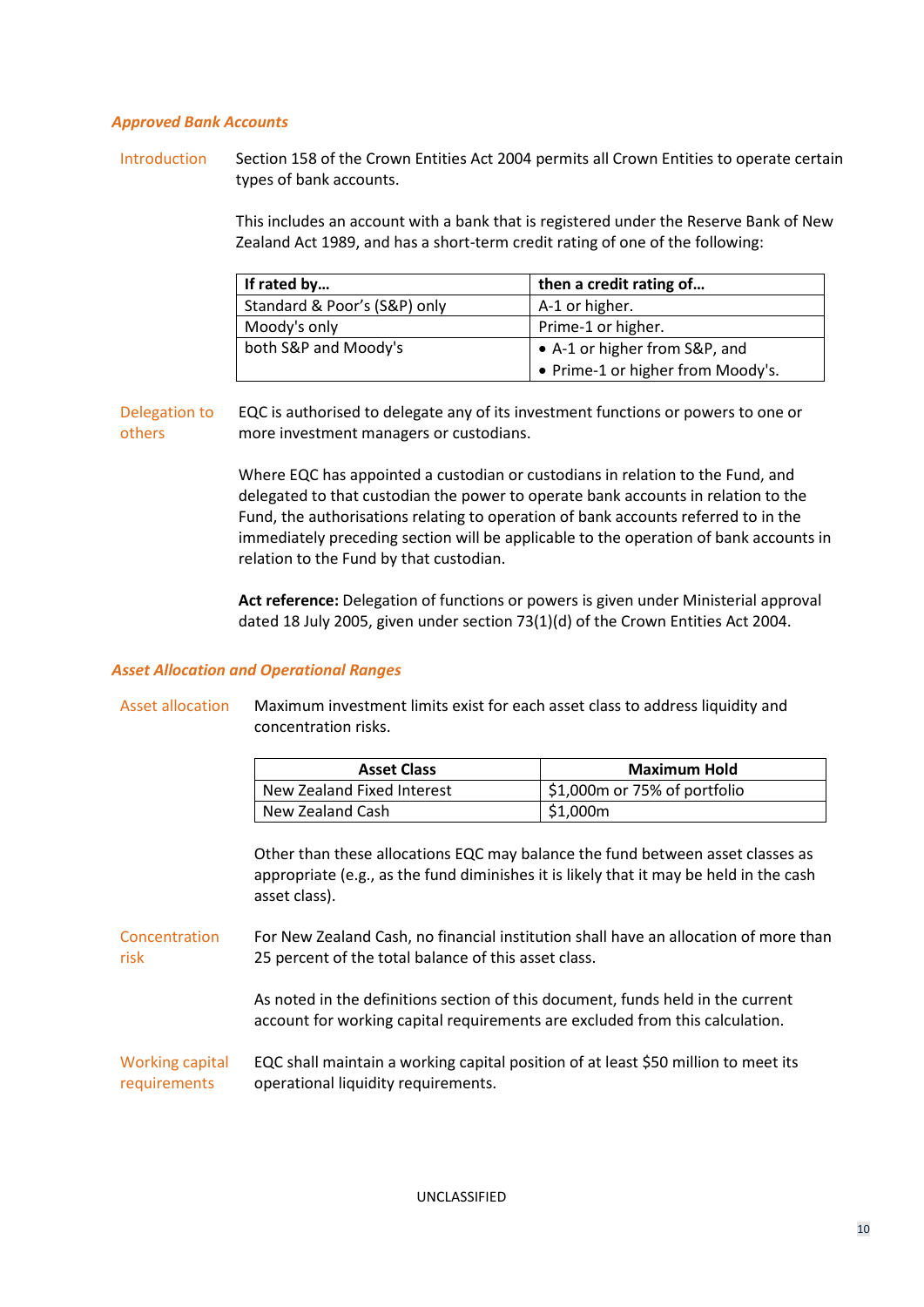#### *Measuring Investment Performance*

Benchmark The overall investment performance of the Fund shall be measured and compared to the S&P/NZX90-day Bank Bill Index, less 25 basis points per annum as stipulated in the 27 July 2015 Ministerial Direction.

Individual asset classes will also be measured against this benchmark.

Reporting by EQC Management EQC Management shall provide monthly reports to the Board on portfolio performance and characteristics. The reports as a minimum should include:

- Detail of how the fund is allocated between asset classes,
- Performance of the fund vs. benchmark,
- Return on each asset class held in the financial year

Management will provide reporting to the Board on a monthly basis.

#### *Investment Management Structures and Mandates*

| Introduction                                               | The Board of EQC is responsible for the management of all Fund assets.<br>Responsibility for managing the NDF has been delegated to the Chief Financial<br>Officer.                    |
|------------------------------------------------------------|----------------------------------------------------------------------------------------------------------------------------------------------------------------------------------------|
|                                                            | External and peer reviews from alternative providers may be used for major pieces<br>of work. Use of external resources will also be used to build internal knowledge.                 |
| Management of<br>New Zealand<br>fixed interest<br>and cash | EQC's Management is appointed to manage New Zealand Fixed Interest and Cash<br>within authorised investment limits agreed by the Board and documented in the<br>Delegations Framework. |
|                                                            | EQC internally manages the cash flows and resulting transactions between asset<br>classes.                                                                                             |

#### *Use of Financial Instruments*

| Currency           | EQC no longer has any global Investments; however, it is still receiving tax rebates |
|--------------------|--------------------------------------------------------------------------------------|
| exposure and       | on global equities held previously. EQC does not hedge these positions and would     |
| hedging            | need to seek Ministerial Approval if it wished to do so.                             |
| <b>Derivatives</b> | EQC will not use derivatives in its fixed interest or cash portfolios.               |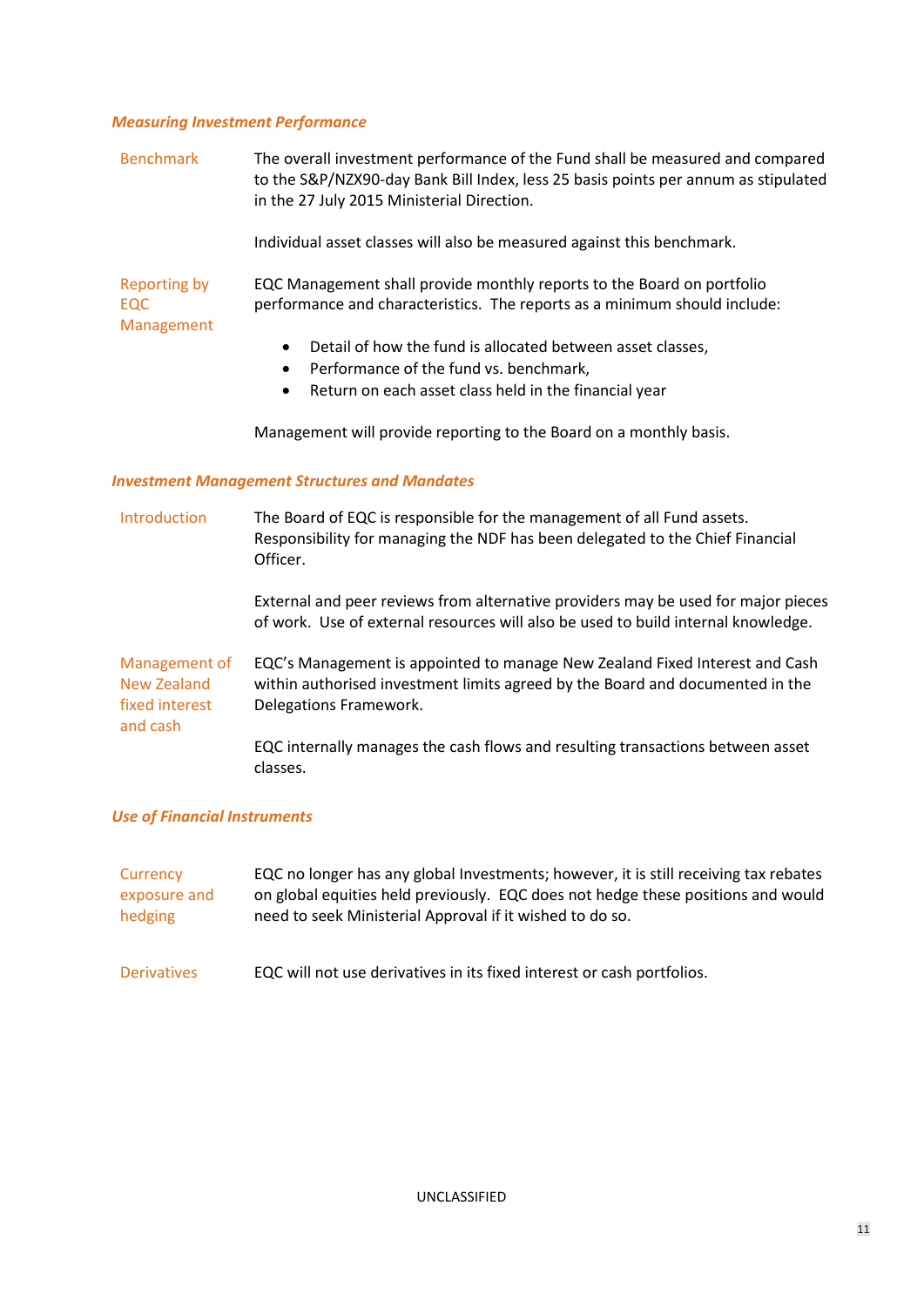#### *Credit Risk Management*

Introduction Credit risks associated with investments shall be managed within the constraints described in this section.

New Zealand Fixed Interest All New Zealand Fixed Interest securities must be issued or guaranteed by the New Zealand Government tradable only through the New Zealand Debt Management Office.

New Zealand

Cash

**Approved bank ratings**

All New Zealand Cash must be issued or guaranteed by the New Zealand Government or issued in New Zealand by an approved bank with a short-term credit rating of one of the following:

| If rated by                  | then a credit rating of       |
|------------------------------|-------------------------------|
| Standard & Poor's (S&P) only | A-1 or higher.                |
| Moody's only                 | Prime-1 or higher.            |
| both S&P and Moody's         | • A-1 or higher from S&P, and |
|                              | • Prime-1 or higher from      |
|                              | Moody's.                      |

Exposure limited on individual banks. EQC may invest the New Zealand cash portfolio in the securities of any bank subject to the following limits:

| Up to 25% of the total market value of the<br>New Zealand cash portfolio in any bank | then a credit rating of        |  |  |  |
|--------------------------------------------------------------------------------------|--------------------------------|--|--|--|
| rated by                                                                             |                                |  |  |  |
| S&P only                                                                             | A-1+ or higher.                |  |  |  |
| Moody's only                                                                         | Prime-1 or higher.             |  |  |  |
| both S&P and Moody's                                                                 | • A-1+ or higher from S&P, and |  |  |  |
|                                                                                      | • Prime-1 or higher from       |  |  |  |
|                                                                                      | Moody's.                       |  |  |  |

| Up to 15% of the total market value of the<br>New Zealand cash portfolio in any bank<br>rated by | then a credit rating of       |  |  |  |
|--------------------------------------------------------------------------------------------------|-------------------------------|--|--|--|
| S&P only                                                                                         | A-1 or higher.                |  |  |  |
| Moody's only                                                                                     | Prime-1 or higher.            |  |  |  |
| both S&P and Moody's                                                                             | • A-1 or higher from S&P, and |  |  |  |
|                                                                                                  | • Prime-1 or higher from      |  |  |  |
|                                                                                                  | Moody's.                      |  |  |  |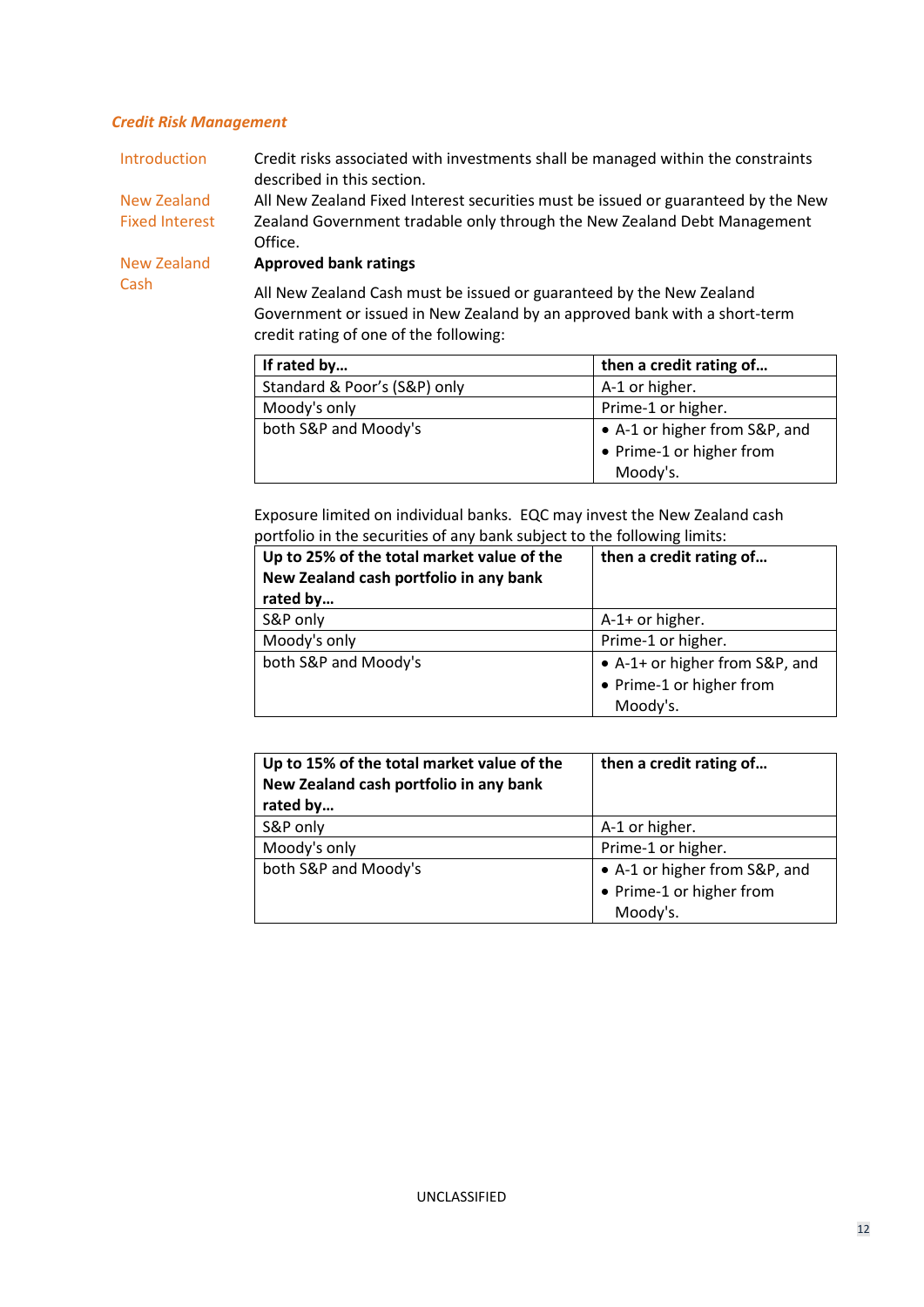#### *Operational Risk Management*

| Introduction             | Operational risk is the risk of financial loss due to mismanagement, error, fraud or<br>unauthorized transactions.                                                                                                                                                                             |
|--------------------------|------------------------------------------------------------------------------------------------------------------------------------------------------------------------------------------------------------------------------------------------------------------------------------------------|
| Segregation of<br>duties | All investment approvals involve segregation of duties, with two approved<br>authorizers required to review and approve transactions before they are processed.<br>Roles authorized to approve transactions are specified in the Delegations<br>Framework.                                     |
| External<br>custodian    | EQC has the option to appoint an independent custodian to record transactions,<br>monitor compliance to the SIPSP and mandates plus report on performance. The<br>decision on whether or not to appoint a custodian is a Board responsibility based on<br>advice received from EQC Management. |

#### *Market Risks Management*

| Introduction                         | Market risks associated with investment of the Fund shall be managed as follows.                                                                                                                                                                                                                                                                                                                                                        |
|--------------------------------------|-----------------------------------------------------------------------------------------------------------------------------------------------------------------------------------------------------------------------------------------------------------------------------------------------------------------------------------------------------------------------------------------------------------------------------------------|
| New Zealand<br><b>Fixed Interest</b> | The duration of the New Zealand Government Stock portfolio will become shorter<br>than the duration of the benchmark over time, as Treasury issues longer-dated<br>stock. This is in light of EQC being required to sell down the Government Stock<br>portfolio in the course of meeting earthquake claims. The relevant EQC manager<br>will engage with Treasury in regards to the maturity dates of the bonds it wishes to<br>redeem. |
| New Zealand<br>Cash                  | The relevant EQC manager shall ensure that the average duration of the New<br>Zealand Cash portfolio shall not exceed 180 days.                                                                                                                                                                                                                                                                                                         |

# *Voting Rights*

Voting Rights As the fund no longer invests in equities, the exercising of voting rights is no longer relevant.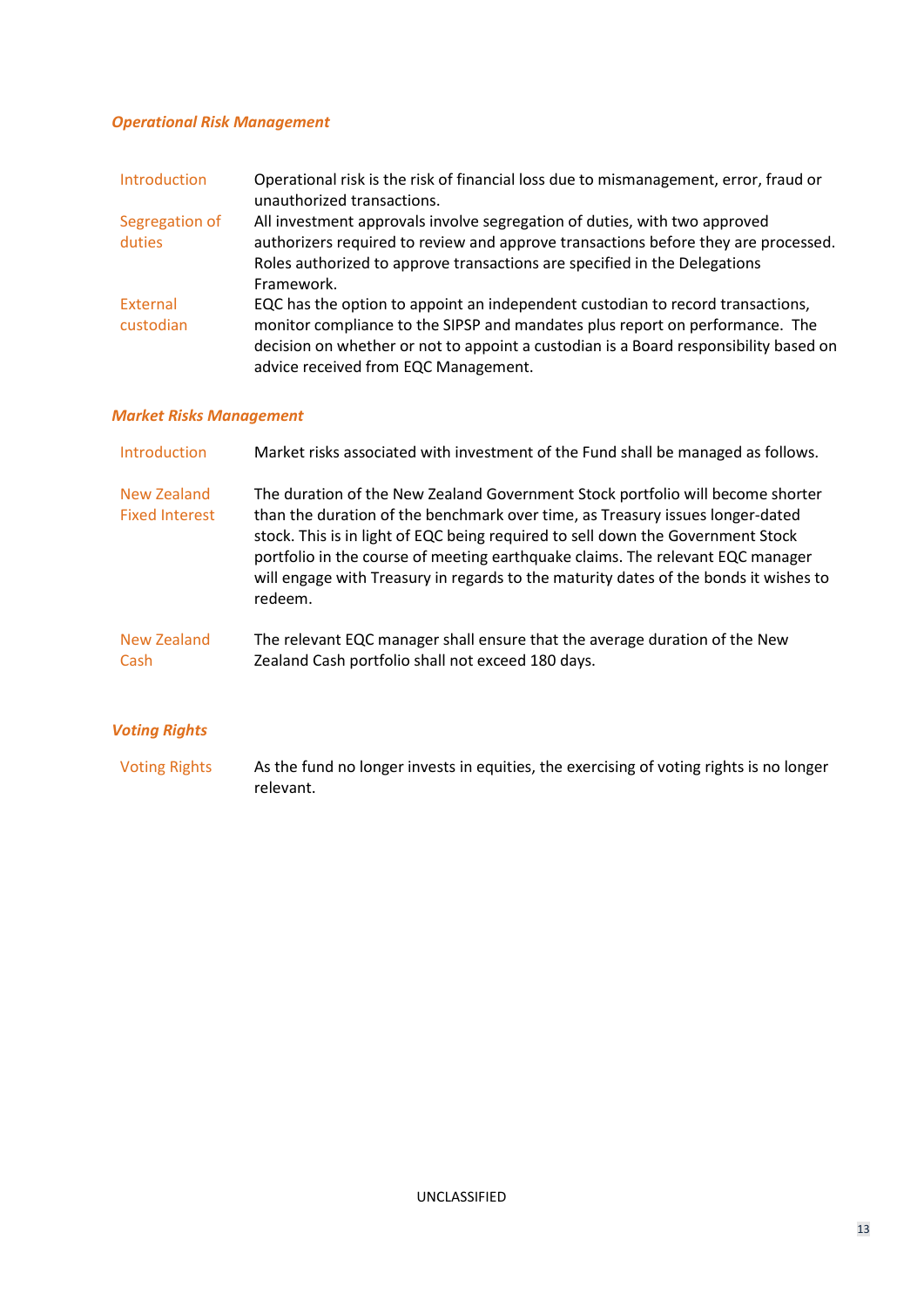#### *Investment Redemptions and Liquidity*

Natural disaster liquidity In the event of a major natural disaster likely to involve in the liquidation of assets , the Commission must consult with the Minister before liquidating any part of the investment portfolio of the Fund apart from the holdings of New Zealand Cash.

> In respect of investment redemptions of New Zealand government securities, EQC will maintain its present policy arrangements with the Treasury in respect of redeeming EQC's holdings of Treasury bills and New Zealand government bonds.

Other liquidity Liquidity for day to day working capital is to be maintained in on call or cheque accounts with Approved banks.

> All other liquidity is to be maintained in the fund as Approved Bank deposits or New Zealand Government Treasury Bills, taking account of reinsurance and other financial resource arrangements.

Should the net assets of the Fund decrease to less than \$200 million, EQC must notify the Minister of this fact as soon as practicable after the occurrence of this event.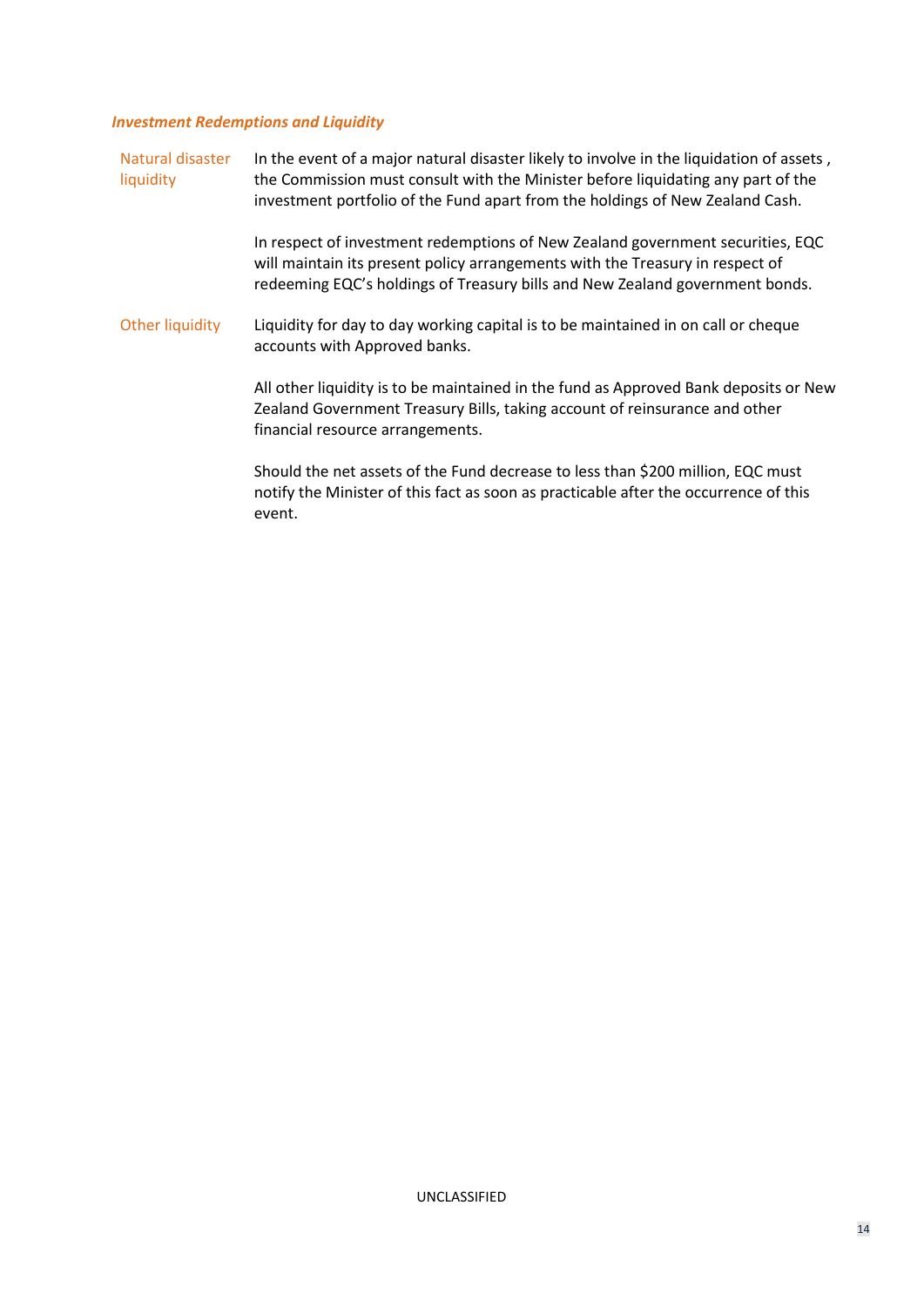# **Appendix One**

Call Deal Slip

| <b>EQC Investment Worksheet</b><br>& Deal Slip |                                               |                                                      | <b>Trade Date:</b> | <b>XXX</b>          | <b>OCR</b>           | <b>insert</b> | 0%<br><b>Brokerage</b> |
|------------------------------------------------|-----------------------------------------------|------------------------------------------------------|--------------------|---------------------|----------------------|---------------|------------------------|
| Deal #                                         | <b>Broker</b><br><b>Issuer</b><br><b>Code</b> | <b>Sett Date</b><br>(also load as<br>effective date) | <b>Maturity</b>    | <b>Face Value</b>   | <b>Consideration</b> |               | <b>Dealer</b>          |
|                                                |                                               |                                                      |                    |                     |                      |               |                        |
|                                                |                                               |                                                      |                    |                     |                      |               |                        |
|                                                |                                               |                                                      |                    |                     | 0.00                 |               |                        |
| PREPARED<br>BY:                                | <b>Relevant EQC</b><br>Manager                |                                                      |                    | Name &<br>Signature |                      |               |                        |
| EQC<br><b>DEALER:</b>                          | Commissioner, CEO<br>or CFO                   |                                                      |                    | Name &<br>Signature |                      |               |                        |
| EQC<br>Signatory:                              | <b>Bank Mandated</b><br>Signatory             |                                                      |                    | Name &<br>Signature |                      |               |                        |
|                                                |                                               |                                                      |                    |                     |                      |               |                        |